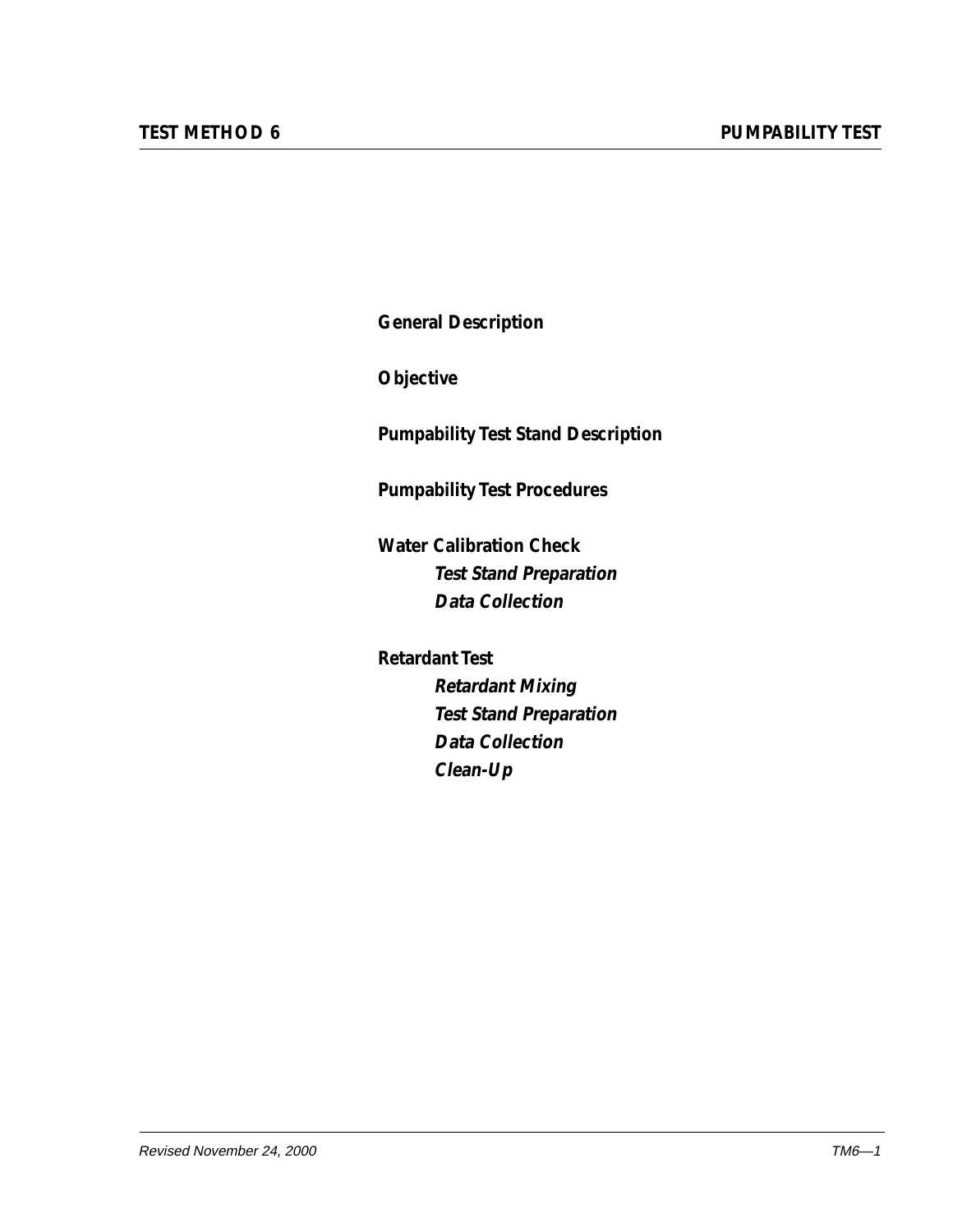### **General Description**

Test apparatus for pumpability testing consists of a storage tank, a test pump and a scale-mounted weigh tank. Fire retardant is transferred from the storage tank to the weigh tank using a specific pump and plumbing system. The pump and associated pump performance shall be in accordance with the following specifications:

Crane Technical Bulletin 4011, dimension page 4011-1, "Dimensions of Pumps with Type A or B Steel Base, Coupling and Motor"; and figure 13, Crane Technical Bulletin 4011, Section 14, curve page 3, "End Suction Centrifugal Pumps, Semi-Open Impeller." See figures 6.1 and 6.2.

The weight/time method is used to calculate the flow rate of the product.

# **Objective**

The objective of the pumpability test is to ensure that the fire retardant can be recirculated and transferred at a retardant base using the techniques, pumps and plumbing systems currently being used by Forest Service airtanker bases. This test is intended to screen out those products that, due to their unique physical properties, would require bases to change or modify their equipment in order to utilize the product. A diagram of the retardant pumpability test apparatus is shown in figure 6.3.



Figure 6.3—Diagram of retardant pumpability test apparatus.

### **TEST METHOD 6 PUMPABILITY TEST**

Approximately 150 gallons (568 liters) of retardant is mixed in 30 gallon (114 liter) batches and pumped into the storage tank. The test pump is then started and the retardant flows from the storage tank to the weigh tank. The scale on this tank is linked to a computer that sends the weight data several times per second. The computer collects the weight data for precisely one minute and calculates the flow rate of the retardant in gallons per minute. This test is repeated five times and the average flow is compared to the minimum standard set at 18.0 gpm.

A calibration check using water is performed on the system both before and after the retardant tests to ensure that the system is functioning properly.

# **Pumpability Test Stand Description**

A photograph of the test stand is shown in figure 6.4.



Figure 6.4—Pumpability test stand.

A storage tank is located on the left side of the test stand and is used to maintain the mixture while serving as a supply for the test. A separate recirculation pump is shown in figure 6.5 on the left side of the storage tank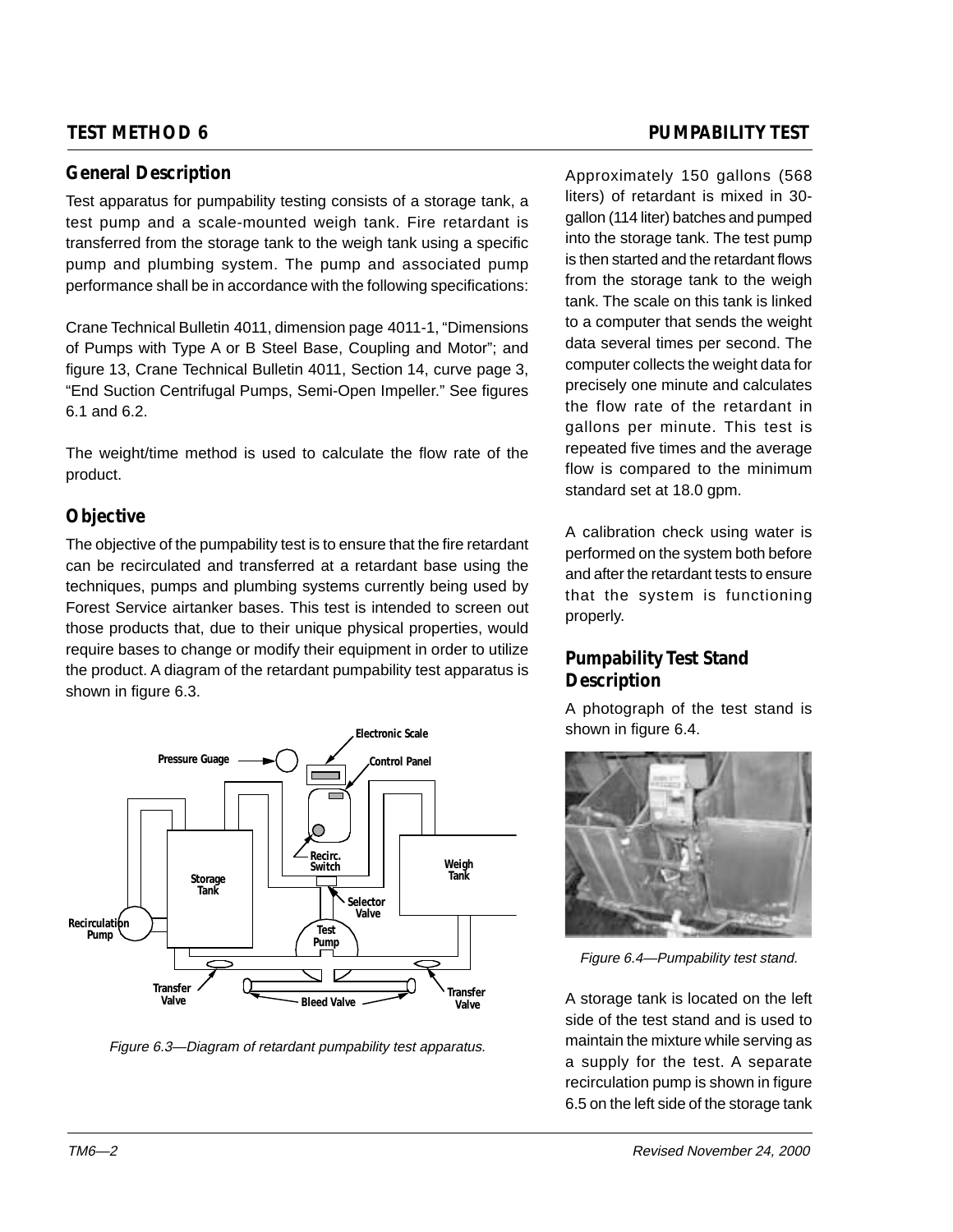

Figure 6.1—Pump specification sheet.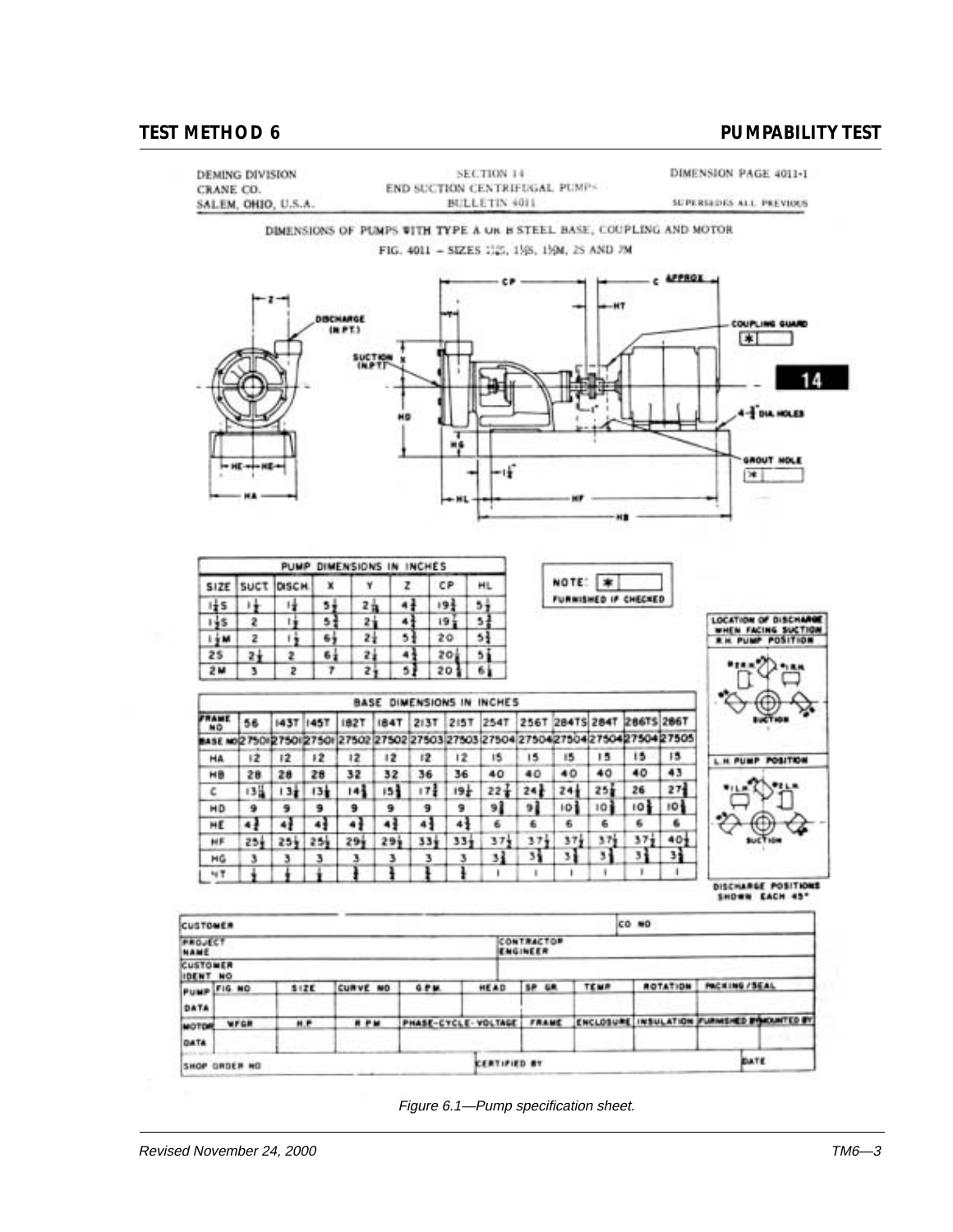

Figure 6.2—Curve.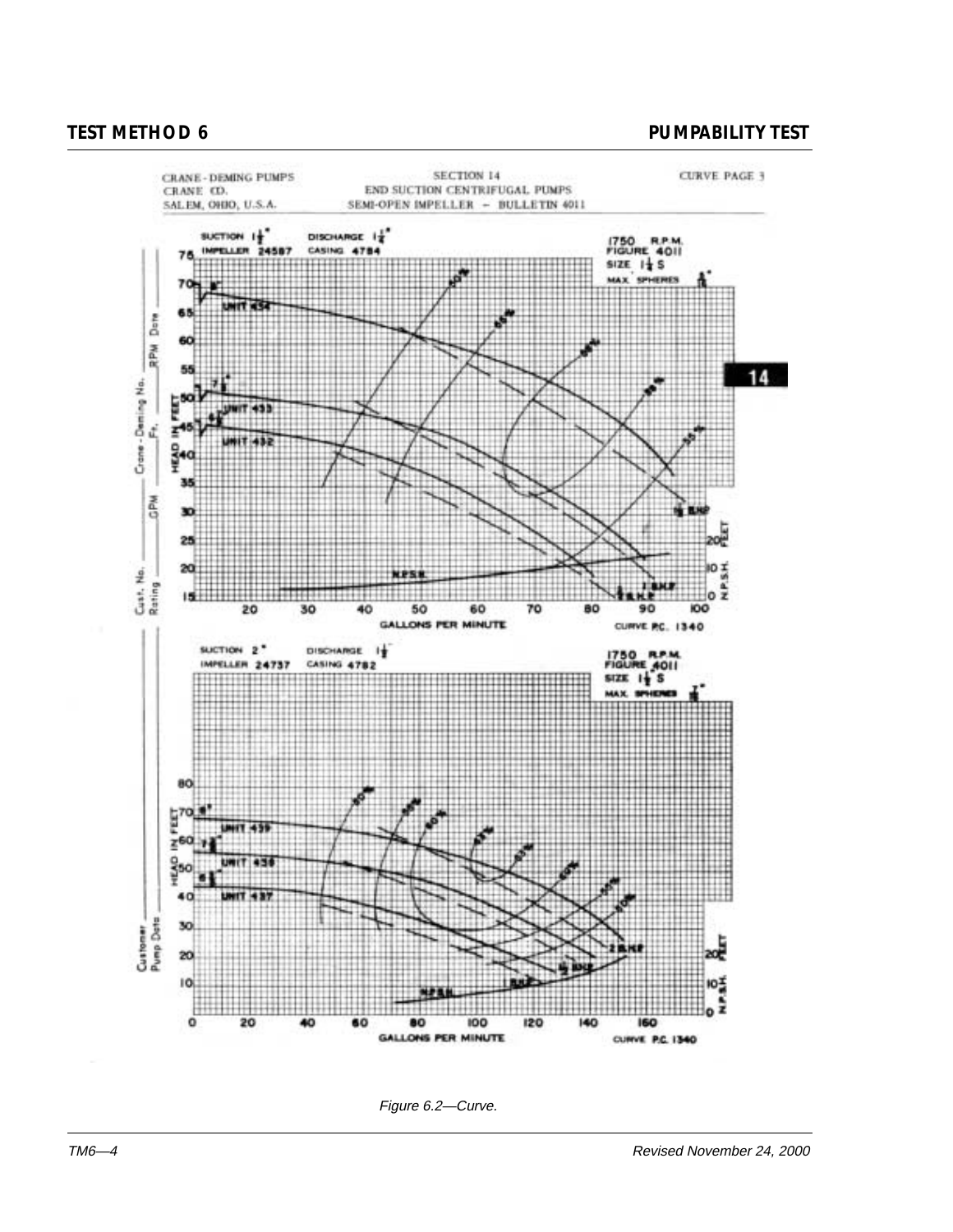pumps the retardant from one end of the tank to the other through a mixing nozzle. The pump is controlled by a switch labeled 'Recirc Pump' on the control panel, figure 6.6.



Figure 6.5—Recirculation pump.



Figure 6.6—Control panel.

A weigh tank is located on the right side of the test stand, and is used to measure the weight of retardant pumped during the test. The tank is mounted on an electronic scale, which sends data to a computer where the flow rate is calculated.

The test pump is located between the storage tank and the weigh tank.

Supply to the inlet of the pump is selected by opening one of two transfer valves, shown in figure 6.7, located at the base of each tank. Output from the pump is controlled by a 3-way selector valve located between the tanks.



Figure 6.7—Transfer valve.

# **Pumpability Test Procedures**

The following are step-by-step procedures for operating the pumpability test stand. A few things should be noted before beginning the test:

For safety: **Read MSDS sheets on the product!** Wear facemasks, gloves, and aprons when ever appropriate.

Check the calibration dates on the pressure gages. Do not conduct the tests if the gages are out of calibration.

### **DO NOT LEAN ON WEIGH TANK DURING ANY PART OF THE TESTING!**

# **Water Calibration Check Test Stand Preparation**

- a. Turn on the power to the electronic scale and start the pumpability program on the computer.
- b. Close all drain valves and transfer valves.
- c. Fill the storage tank to about 3/4 full with water, enough to run the pump at least one minute.
- d. Close the transfer valve on the weigh tank and open the transfer valve on the storage tank.
- e. Position the output selector valve to flow to the storage tank.
- f. Turn on the test pump. The water will circulate back to the storage tank.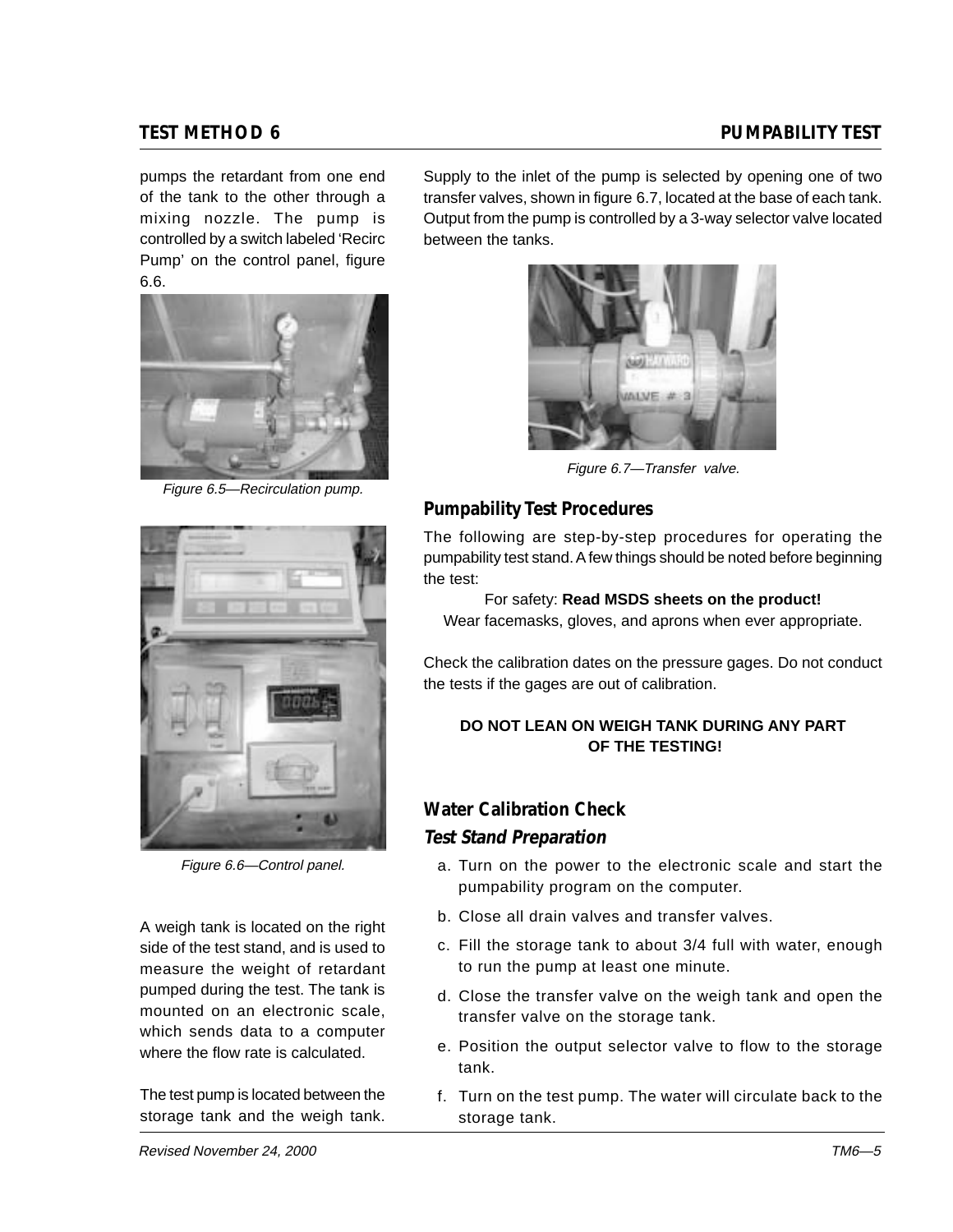- g. Open the bleed valve for the pressure gauge momentarily while the pump is running to bleed air from the line. See figure 6.8.
- h. Press the "tare" or "zero" button on the electronic scale.



Figure 6.8—Air is bled from the system while water is pumped back into the storage tank.

# **Data Collection**

- a. Measure and record the temperature of the water.
- b. Position the output selector valve to the center (off) position to deadhead the test pump.
- c. Record the zero-flow-pressure. See figure 6.9.



Figure 6.9—Water flow from storage tank to closed selector valve to record pressure.

- d. Position the output selector valve to the weigh tank, (the water will flow from the storage tank to the weigh tank) and start collecting scale data with the computer program.
- e. Record the pressure while the water is flowing. See figure 6.10.



Figure 6.10—Record the pressure while the water is flowing from the storage tank to the weigh tank.

- f. After the computer finishes collecting data (approximately one minute), turn off the test pump.
- g. The flow rate calculated by the computer should be 18 gpm.

If the flow varies by more than 1.0 gpm, the calibration check must be rerun.

If the flow still varies by more than 1.0 gpm after 3 runs, there is a problem with the system, and it must be solved before testing is begun.

# **Retardant Test**

### **Retardant Mixing**

a. Approximately 150 gallons (568 liters) of liquid retardant is needed to run the test. Liquid Concentrates are tested as received. Follow the manufacturer's instructions for mixing dry powder products.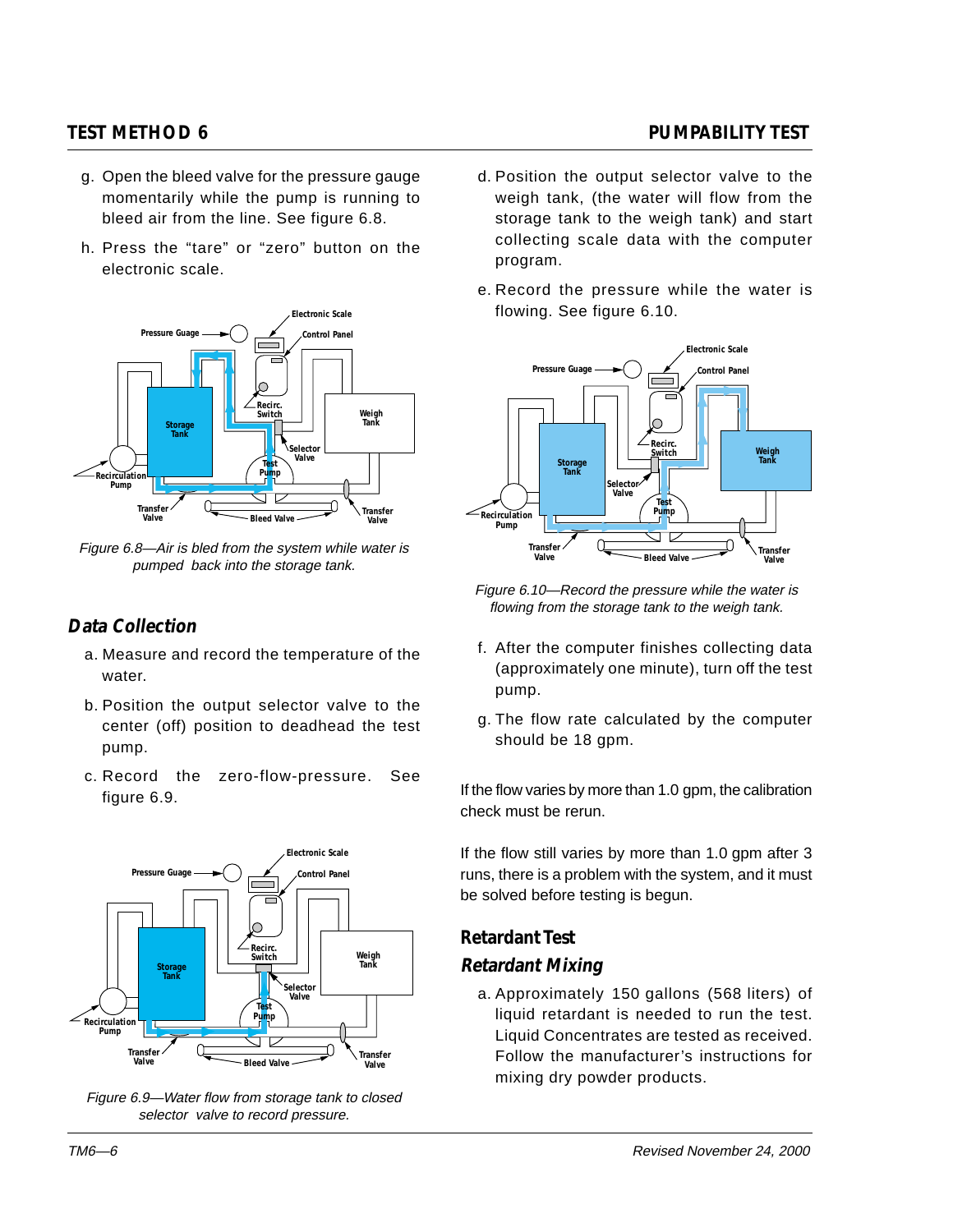- b. Measure and record the temperature, viscosity, and salt content of the mixed fire retardant.
- c. Do not conduct the qualification test if the viscosity and salt content are outside the tolerances provided by the manufacturer.

## **Test Stand Preparation**

- a. Make sure the electronic scale is on and the pumpability test program is running on the computer.
- b. Keep the retardant mixed by running the recirculation pump on the storage tank.
- c. Record the preliminary information for the sample product by filling out the data form on the computer.

# **Data Collection**

- a. Close the transfer valve on the weigh tank and open the transfer valve on the storage tank.
- b. Position the output selector valve to the storage tank.
- c. Turn on the test pump. The retardant will circulate back to the storage tank. See figure 6.11.



Figure 6.11—Circulate the retardant back in the storage tank through the test pump.

### d. Position the output selector valve to the center (off) position to deadhead the pump.

e. Record the zero-flow-pressure. See figure 6.12.



Figure 6.12—Retardant flow from the weigh tank to the closed selector valve.

- f. Position the output selector valve to the weigh tank. The retardant will flow from the storage tank to the weigh tank. Start collecting scale data with the computer program.
- g. Record the pressure while the retardant is flowing. See figure 6.13.



- Figure 6.13—Record the pressure while the retardant is flowing from the storage tank to the weigh tank.
	- h. After the computer finishes collecting data, approximately one minute, turn off the test pump.